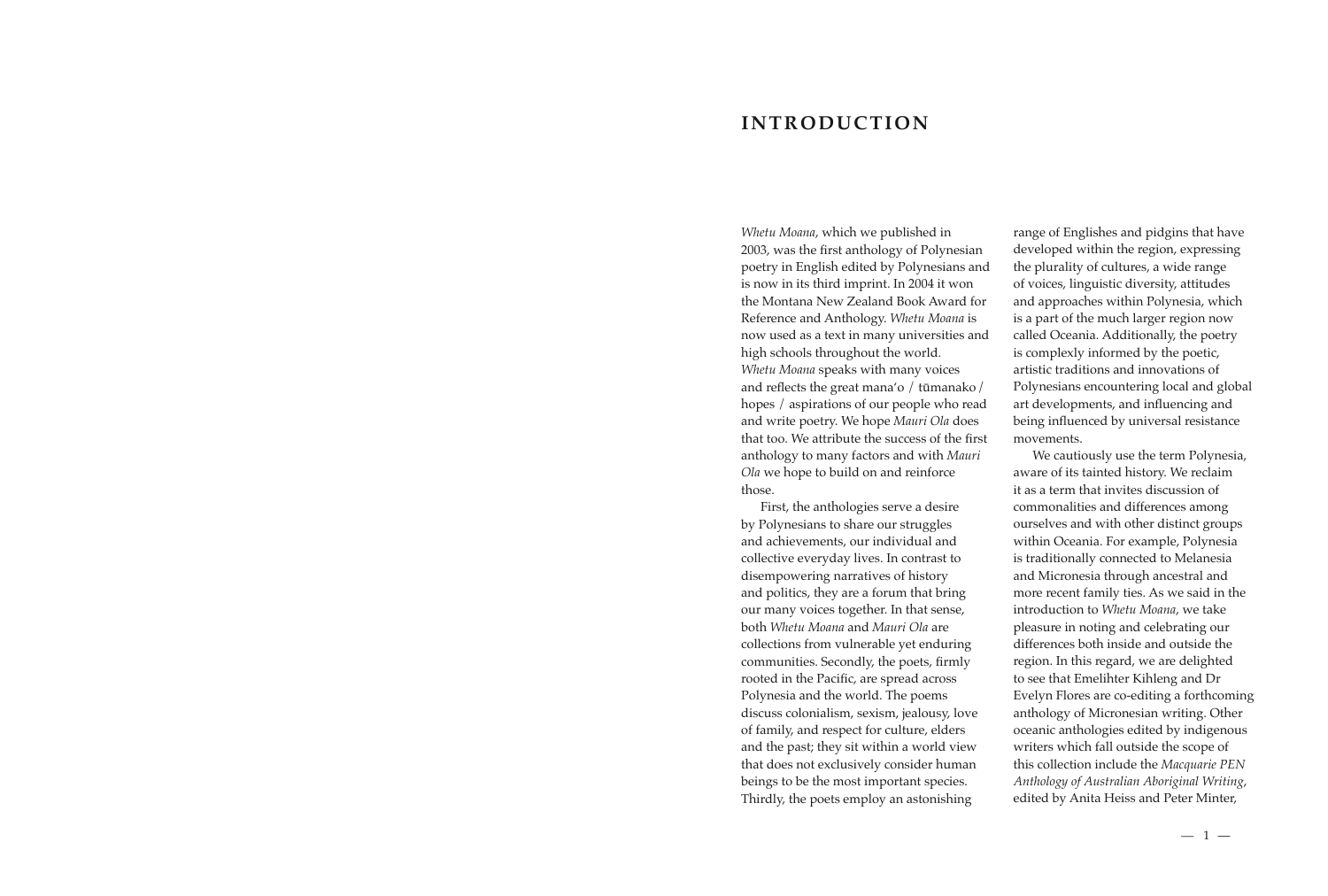*Vārua Tupu: New Writing from French Polynesia*, edited by Kareva Mateatea-Allain, Frank Stewart and Alexander Dale Mawyer, and the Papua New Guinea journal *Savannah Flames* edited by Steven Winduo. The Pasifika Poetry website (www. nzepc.auckland.ac.nz/pasifika), a growing resource maintained by Dr Selina Marsh, contains texts and video interviews and readings by Fijian, Solomon Islands and Ni-Vanuatu poets, as well as Polynesians. The anthologies *Lali* and *Nuanua,* edited by Albert Wendt, survey Micronesian and Melanesian writing as well.

When the idea of a second anthology was suggested, we were tempted merely to revise or update *Whetu Moana*, but because so much new poetry has been written and published since its completion, we decided to compile a completely new collection. The term 'mauri ola', or 'mauri ora', is found in most Polynesian cultures. In combining the Māori 'mauri' and the word 'ola', common in many Polynesian languages, the new pan-Polynesian title makes the anthology more inclusive of all our peoples. Mauri or mauli is the location of the emotions, usually the centre of the person: the moa (Sāmoan), the nā'au (Hawaiian), the ngākau (Māori). Ora or ola is life, to be alive. Together, mauri ola is the life force that runs through all things, gives them mana and holds them alive and together. Language is at the heart of every culture: it is what binds, defines and expresses the mind, heart, spirit and body of that culture, and it also reflects cultural changes and new directions. For us, poetry is the mauri ola of language: Tihei mauri ora! Look, we are still alive, we are still here! Despite the radical changes we have suffered, and are still undergoing, we are vibrantly alive and well and continue to define, to determine and to create ourselves and our destinies.

The poetry in this anthology expresses that loudly and proudly.

As in *Whetu Moana,* we restricted the selection to poetry written in English because within Polynesia there are more than sixteen indigenous languages, plus French, English, Portuguese, Spanish, Hindi, Japanese and others. This meant we were unable to include the many significant French-language poets from French Polynesia. It was also difficult to select from the large and varied body of poems we received – we could have filled many anthologies. As we note in *Whetu Moana*, English is now an important regional language of communication throughout Polynesia and the wider Pacific. Each Polynesian country has indigenised English and produced its own version of it: there are now many Englishes in our region, and many pidgins. In *Mauri Ola* we have attempted to arrive at a selection of poetry that reflects that linguistic truth.

The poets in the anthology come from many different island nations and languages that make up Polynesia. Some have chosen to use words and phrases in their own languages, which they feel is the best, and perhaps the only, way to express their feelings and ideas. Colonised peoples around the world are reconnecting with their native languages and those poets fortunate enough to have the knowledge take great pride in using them. Many of our languages are in danger of becoming extinct and we feel it is important to encourage their use. There is a select glossary giving meanings for the indigenous words and terms used in this anthology.

We have selected work by poets of a broad range of ages, from a pioneer generation of poets such as Hone Tuwhare, Alistair Te Ariki Campbell, J. C. Sturm, Arapera Hineira Kaa Blank, Bub Bridger

and Rore Hapipi, to those who are still in their twenties, such as Chelsea Mana'olana Duarte, Kiri Piahana-Wong, Christy Passion, Sage U'ilani Takehiro, Tiare Picard, Kai Gaspar, Blaine Tolentino and Brandy Nālani McDougall. Sadly, many of our beloved pioneers have passed away over the last few years: Hone Tuwhare, Alistair Te Ariki Campbell, Arapera Blank and Jacquie Sturm. We dedicate this anthology to them, acknowledging their indefatigable struggle against racism and colonialism and to have our literature recognised nationally and internationally. We are greatly indebted to them, and thank them for the marvellous poetry they have bequeathed us. Much of the poetry in *Mauri Ola* reflects the influence of their work and example. From them, we have selected poems published in their latter years. Special mention should be made of the Hawaiian poet Wayne Kaumualii Westlake, who died tragically in 1984 at the age of 37. From his university days to his death he wrote many poems, very few of which were published. The first book of his work, *Westlake*, was published in 2009, and reveals an astounding range of poetry, from dada-influenced concrete poems to those in Pidgin. Our selection of his work in this anthology tries to reflect that richness.

As in *Whetu Moana* we have organised the poets in alphabetical order rather than by country or seniority. This makes it easier for readers to find specific poets

and doesn't privilege any one group or individual. Though we have not reprinted poems published in *Whetu Moana*, many of the poets from that book appear again here. Some, such as Karlo Mila, Selina Tusitala Marsh, Serie Barford, Hinemoana Baker and Tusiata Avia, have published full collections of their own since *Whetu Moana*. We regret that there are omissions in *Mauri Ola* as, despite our best efforts, we were unable to elicit work from some important poets. But we are excited and thrilled by the many new and compelling poets who did send us their work. Some have never published before and we are privileged to bring their poetry to the reading public. Unfortunately, we were not able to use all the poetry submitted or include every poet.

We would like to express our thanks to the many people who have helped put this collection together, especially to Sam Elworthy, Anna Hodge, Vani Sripathy and Katrina Duncan of Auckland University Press, who worked with such good grace and patience. Our gratitude and respect also goes out to all those poets and their descendants who trusted us with their work.

Ia manuia le tapua'iga He whakaaro pai ki ngā tāngata katoa

> *Albert Wendt, Reina Whaitiri and Robert Sullivan June 2010*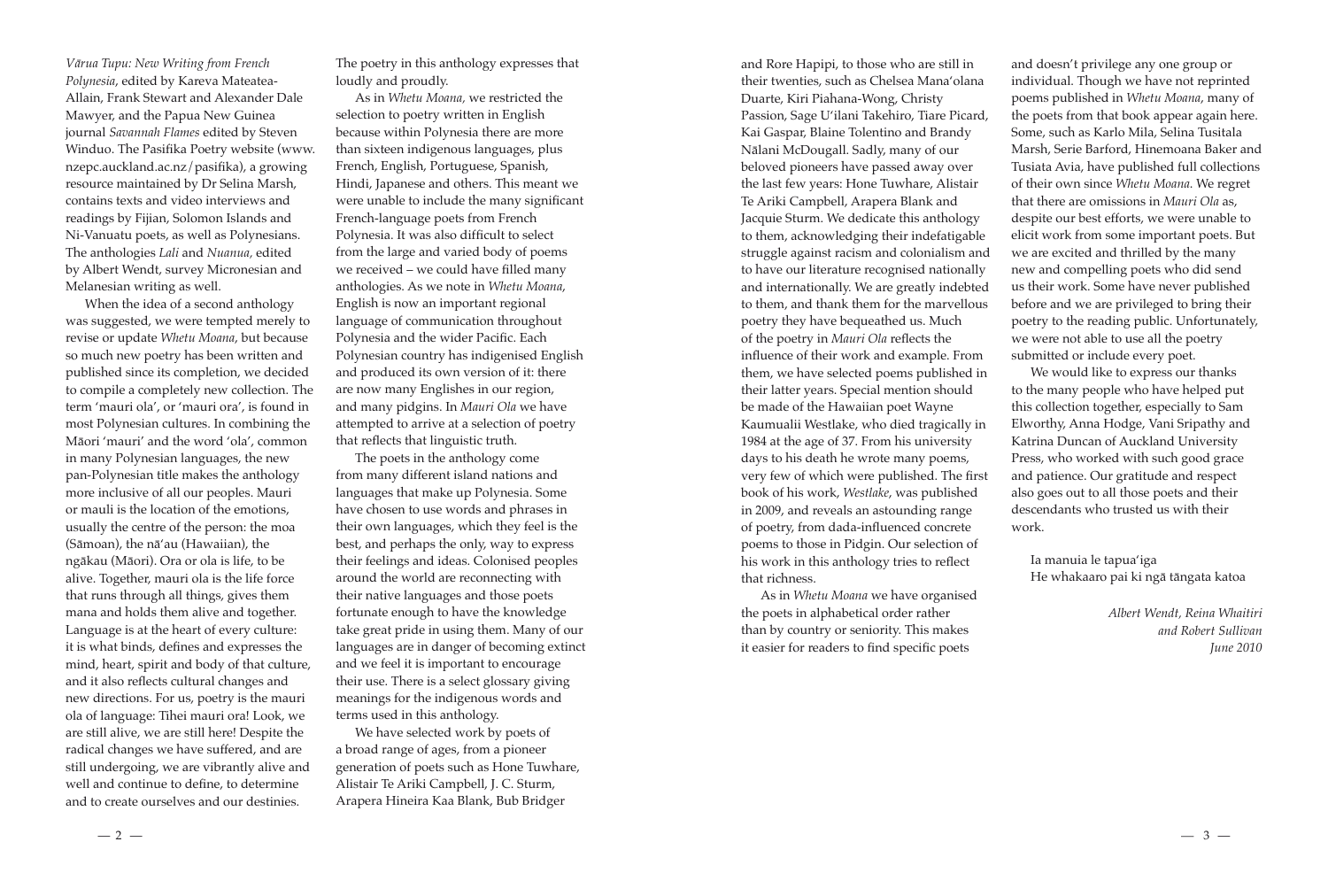# **Albert Wendt**

Albert Wendt is of the āiga Sa-Maualaivao of Malie, the āiga Sa-Su'ā of Lefaga, the āiga Sa-Malietoā of Sapapaali'i, and the āiga Sa-Pātū and Sa-Asī of Vaiala and Moata'a, Sāmoa. Novelist, poet, short-story writer, playwright and academic, he has been an influential figure in the developments that have shaped New Zealand and Pacific literature since the 1970s. He is the author of seven novels, four books of short stories, four collections of poetry, three plays, a history of the early years of the Mau movement in Sāmoa, seminal essays and articles on Pacific writing and art, and the editor of four major anthologies of Pacific writing. His work has been translated into many languages and is taught around the world. He is now emeritus professor at the University of Auckland. He and his partner, Reina Whaitiri, have eight mokopuna.

#### **The Ko'olau**

#### **1.**

Since we moved into Mānoa I've not wanted to escape the Ko'olau at the head of the valley They rise as high as atua as profound as their bodies They've been here since Pele fished these fecund islands out of Her fire and gifted them the songs of birth and lamentation

Every day I stand on our front veranda and on acid-free paper try and catch their constant changing as the sun tattoos its face across their backs

Some mornings they turn into tongueless mist my pencil can't voice or map Some afternoons they swallow the dark rain and dare me to record that on the page

What happens to them on a still and cloudless day? Will I be able to sight Pele Who made them? If I reach up into the sky's head will I be able to pull out the Ko'olau's incendiary genealogy?

At night when I'm not alert they grow long limbs and crawl down the slopes of my dreams and out over the front veranda to the frightened stars

Yesterday Noel our neighbour's nineyear-old son came for the third day and watched me drawing the Ko'olau Don't you get bored doing *that*? he asked Not if your life depended on it! I replied And realised I meant it

**2.**

There are other mountains in my life:

Vaea who turned to weeping stone as he waited for his beloved Apaula to return and who now props up the fading legend of Stevenson to his 'wide and starry sky' and reality-TV tourists hunting for treasure islands

Mauga-o-Fetu near the Fafā at Tufutafoe at the end of the world where meticulous priests gathered to unravel sunsets and the flights of stars that determine our paths to Pulotu or into the unexplored geography of the agaga

Taranaki Who witnessed Te Whiti's fearless stand at Parihaka against the settlers' avaricious laws and guns Who watched them being evicted and driven eventually from their succulent lands but not from the defiant struggle their descendants continue today forever until victory

### **3.**

The Ko'olau watched the first people settle in the valley The Kanaka Maoli planted their ancestor the Kalo in the mud of the stream and swamps and later in the terraced lo'i they constructed Their ancestor fed on the valley's black blood They fed on the ancestor and flourished for generations